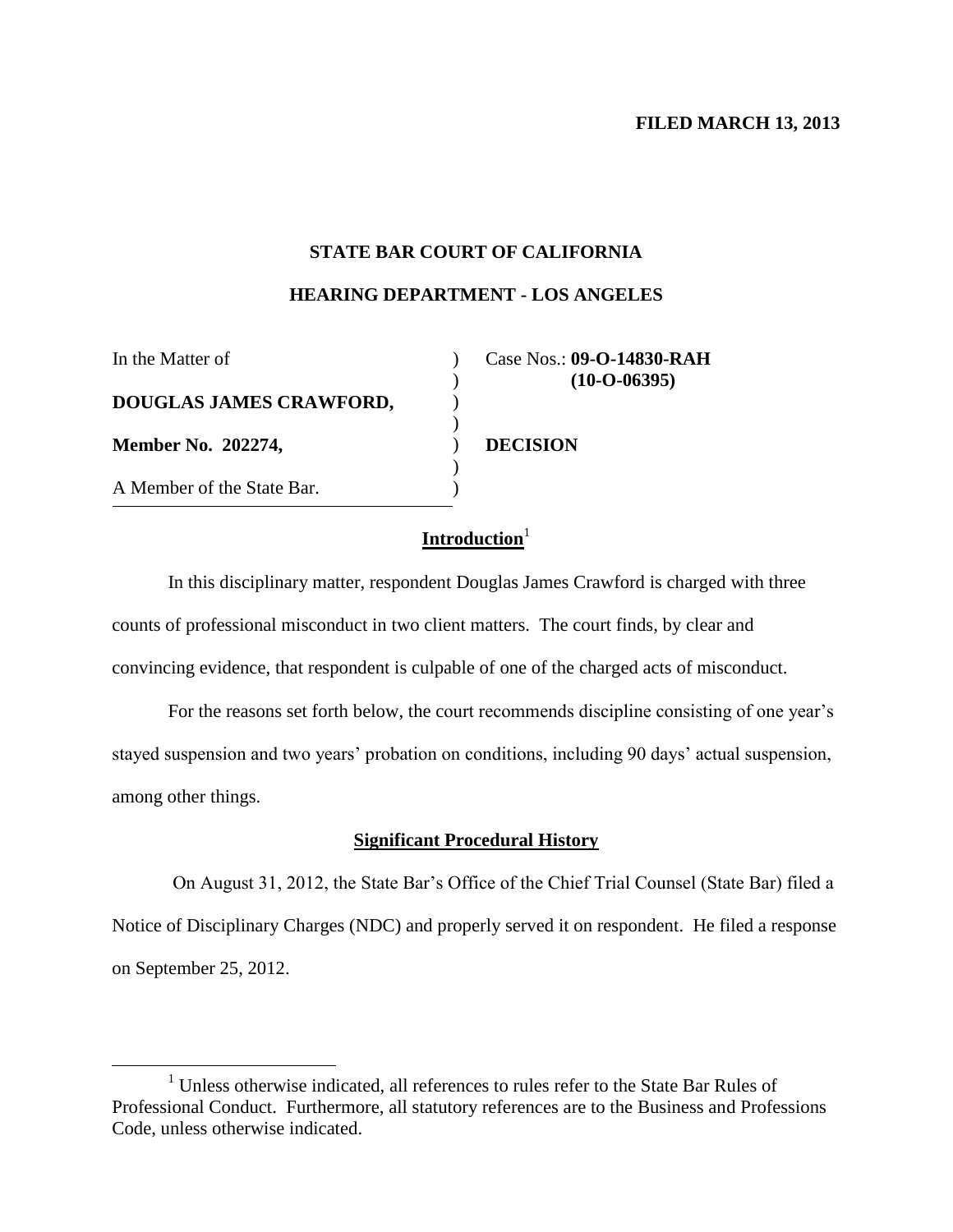The parties entered into a joint stipulation of facts and admission of documents on December 12, 2012.

Deputy Trial Counsel Eli Morgenstern appeared for the State Bar. Respondent represented himself.

#### **Findings of Fact and Conclusions of Law**

Respondent was admitted to the practice of law in California on July 12, 1999, and has been a member of the State Bar of California at all times since that date.

### **Case No. 09-O-14830 – The Lewis, Brisbois, Bisgaard & Smith Matter**

**Facts**

On February 13, 2009, respondent filed a civil lawsuit on behalf of Robert Rolla in the

San Diego County Superior Court entitled *Robert Rolla v. Cary Cheldin*, *et al.* Defendants Eric

Thomas, Kearney Mesa Towing, Inc., Cary Cheldin and Crusader Insurance were represented by

the firm of Lewis, Brisbois, Bisgaard & Smith (LBBS) in this matter.

On July 13, 2009, respondent filed another civil lawsuit on behalf of Robert Rolla in the San Diego County Superior Court entitled *Robert Rolla v. James Speidel, et al.* Defendants

Speidel, Eric Thomas, and KMT, were represented by LBBS in this matter.

 On September 21, 2010, respondent sent an e-mail to LBBS attorneys Brian Rawers and Garth Ward, with a copy to LBBS attorneys Ernest Slome and Tim VandenHeuvel (the LBBS attorneys). That e-mail stated the following:

"Hello Lewis Brisbois Attorneys,

"As a result of Mr. Speidel's and Kearny Mesa Towing's continued refusal to pay Mr. Rolla anything for his wrecked truck and camper, including even the undisputed amount owed, Mr. Rolla is prepared to file Form 211 with the Internal Revenue Service (IRS) to recoup some money indirectly from Mr. Speidel and KMT. Through various sources, it is readily apparent that Mr. Speidel has been intentionally under-reporting his income to the IRS for several years. I've requested Mr. Rolla to hold off on sending Form 211 until Mr. Speidel has had a reasonable opportunity to avoid the impact of a IRS audit, to which Mr. Rolla has agreed.

"Mr. Speidel has until September 23, 2010 to start mature, reasonable settlement negotiations with Mr. Rolla, after which time Form 211 with attachments will be mailed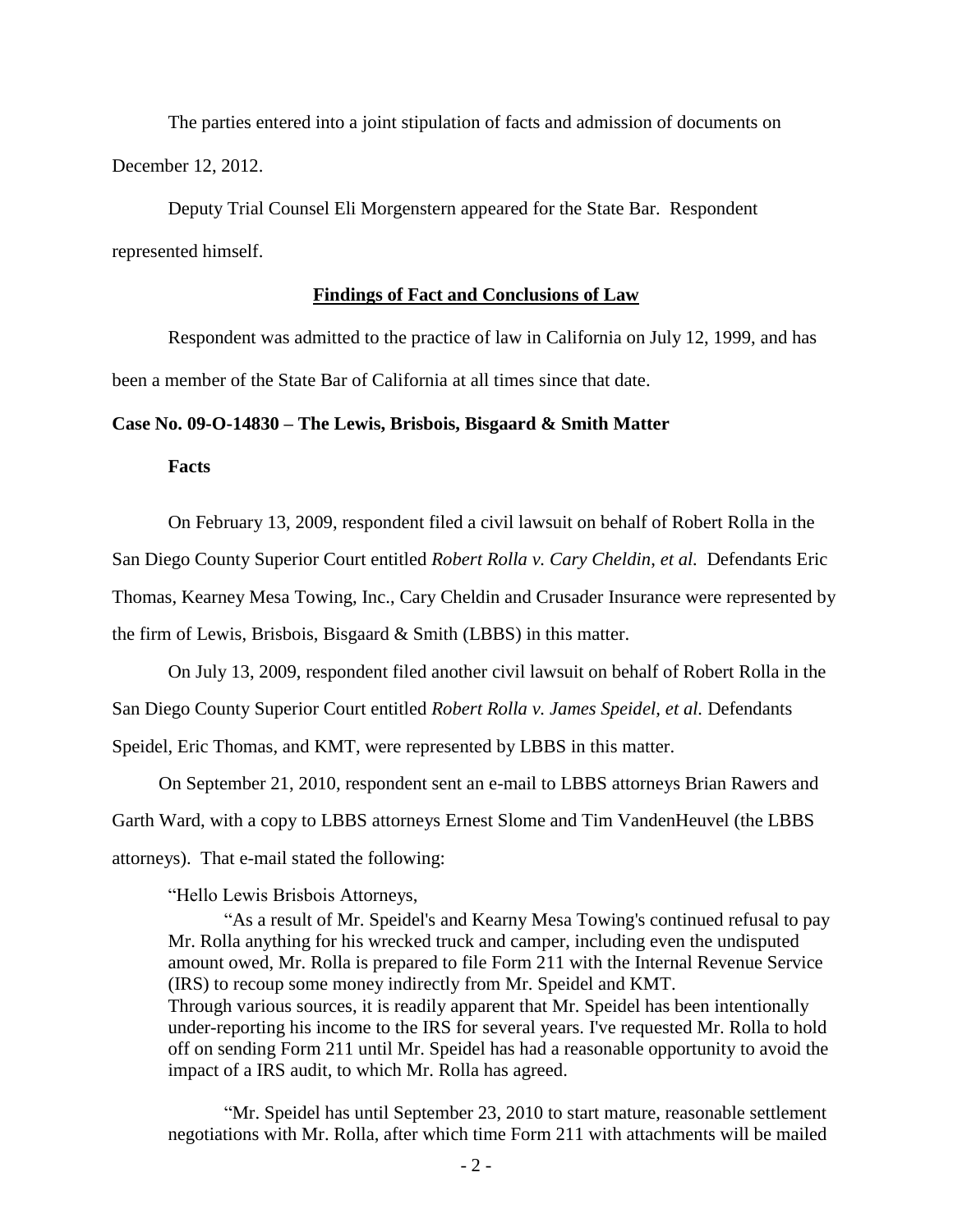to the IRS setting forth the facts of Mr. Speidel's & KMT's underreporting of income. I will also encourage Mr. Rolla to forward a copy of this correspondence and request for settlement negotiations to Mr. Speidel and Crusader Insurance/Cary Cheldin directly to ensure Mr. Speidel and Mr. Cheldin are fully informed of the repercussions of their failure to initiate or participate in resolving this "Small Claims matter that should have been resolved without the use of attorneys" (LBBS script).

"I would encourage you, LBBS attorneys, to ask Mr. Speidel if an IRS audit would be of any consequence. If the answer is yes, then I would ask Mr. Cheldin what the consequences of a "bad faith" action would have against UNICO America and his relationship with California Department of Insurance.

"If I do not hear back from you, which is typical, I will assume that you have received this correspondence and have no interest in negotiating further.

"Best regards, Douglas J. Crawford Attorney for Robert Rolla"

# **Conclusions**

# *Count One - (Rule 5-100(A) [Threatening Criminal, Administrative, or Disciplinary Charges])*

Rule 5-100(A) of the Rules of Professional Conduct provides that an attorney must not threaten to present administrative, criminal, or disciplinary charges to obtain an advantage in a civil dispute.

By sending the September 10, 2010 e-mail to the LBBS attorneys, threatening to have his client trigger an audit with the Internal Revenue Service against LBBS's clients, Speidel, and/or KMT, unless Speidel "started mature settlement negotiations with Mr. Rolla," respondent willfully threatened to present criminal and/or administrative charges in order to obtain an advantage in a civil matter in willful violation of rule 5-100(A).

# **Case No. 10-O-06395 – The Jantz Matter**

**Facts**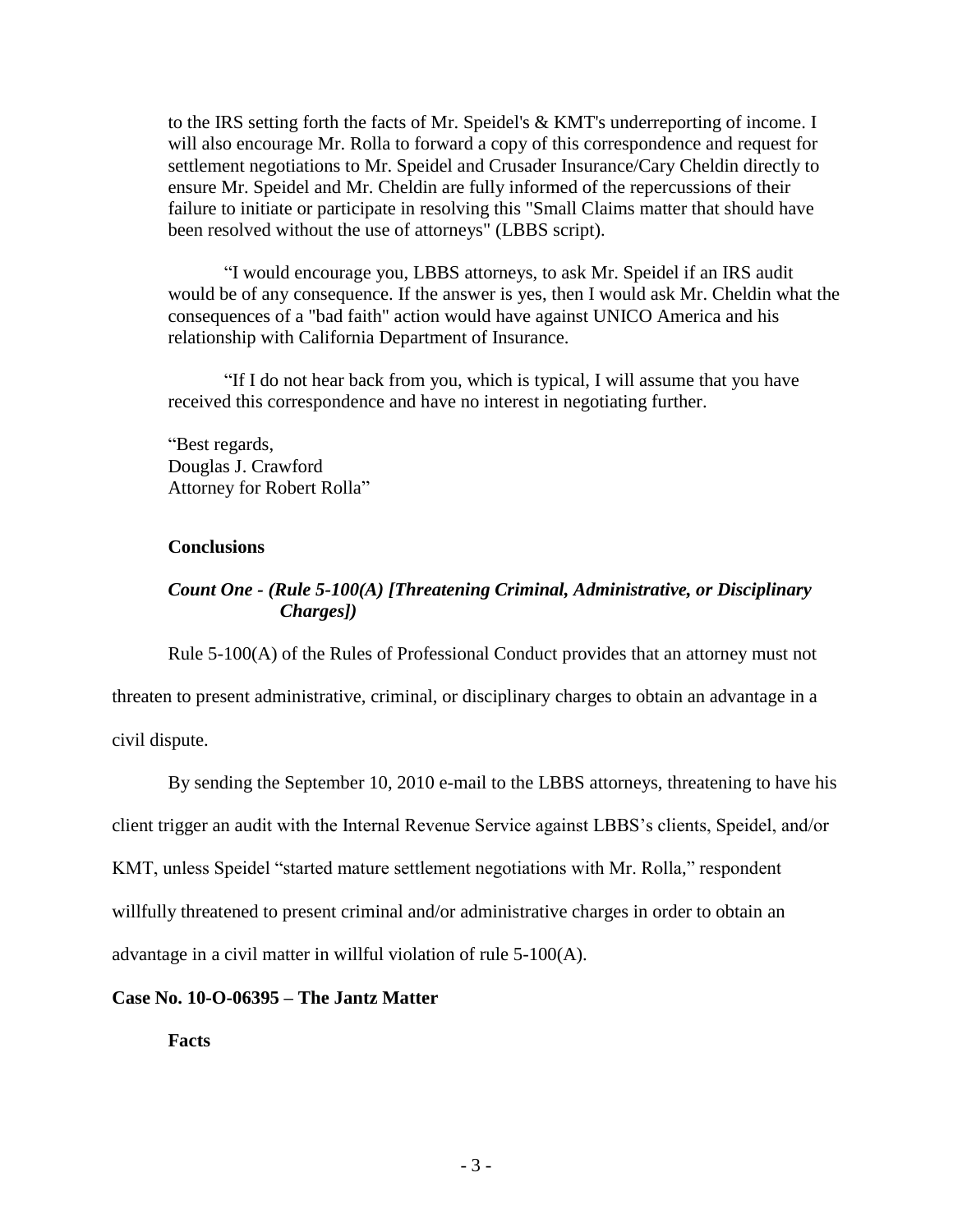In December 2008, Didier F. Jantz, representing himself, filed a limited civil action in the San Diego County Superior Court entitled *Didier F. Jantz v. Tony Klaus, et al.*<sup>2</sup> In this lawsuit, respondent subsequently served a notice of deposition and deposition subpoena on Jantz's counsel, Bond, which noticed Jantz's deposition for June 26, 2009. He never personally served the notice of deposition and the deposition subpoena on Jantz. However, it appears that Jantz and his attorney were, nevertheless, prepared to attend the deposition but had problems with the location (an automotive garage) and the date and time. They wrote to respondent and stated their objections.

On July 6, 2009, apparently without responding to the objections as to location, date and time, respondent filed a limited civil action on behalf of Anthony Kraus in the San Diego County Superior Court entitled *Anthony F. Kraus v. Didier F. Jantz, et al*. In this matter, Kraus sought damages from Jantz due to Jantz's failure to appear at the deposition in the *Jantz v. Kraus* lawsuit. Bond represented defendant Jantz in the *Kraus v. Jantz* lawsuit. This action was brought under Code Civ. Proc. §1992, providing for a forfeiture of \$500 for a witness' disobedience to a subpoena.

On July 14, 2009, Bond filed a demurrer and motion to strike the complaint in the *Kraus v. Jantz* lawsuit. On October 9, 2009, he filed a motion for sanctions against plaintiff Kraus and respondent in the *Kraus v. Jantz* lawsuit, under Code of Civil Procedure section 128.7, on grounds that that lawsuit was frivolous. Respondent filed opposition to each motion.

On October 30, 2009, the court held a hearing on defendant Jantz's demurrer and motions to strike and for sanctions but continued it until November 13, 2009, when the court took each motion under submission. On November 16, 2009, the court issued its minute orders sustaining the demurrer without leave to amend and addressing the motion for sanctions against respondent. A January 13, 2010, order awarded sanctions in the amount of \$4,650 solely against respondent. The order did not set forth a time frame for payment of the sanctions.

 $\overline{a}$ 

<sup>2</sup> This was a misspelling of the defendant's last name. A first amended complaint correcting this error was subsequently filed by attorney Cary Richard Bond on Jantz's behalf, entitled *Didier F. Jantz v. Anthony F. Kraus, et al.*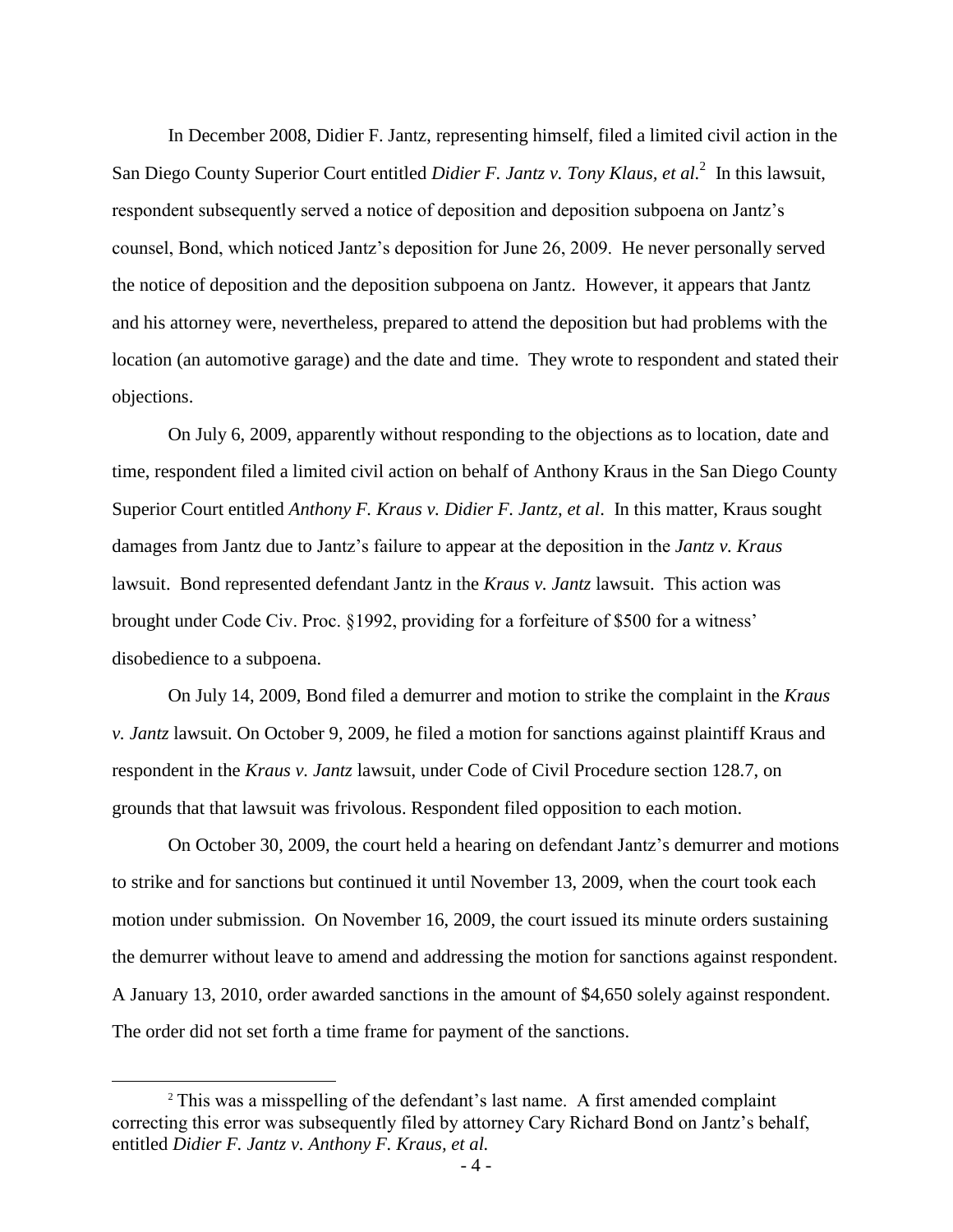Respondent, on behalf of plaintiff Kraus, appealed to the Appellate Division of the San Diego County Superior Court, which, on November 28, 2011, affirmed the judgment of dismissal and upheld the trial court's order sustaining the demurrer without leave to amend. The Appellate Division also dismissed plaintiff Kraus' appeal of the order imposing sanctions against respondent.<sup>3</sup>

On September 18, 2012, respondent paid \$4,650 in sanctions to Bond as ordered by the court in the *Kraus v. Jantz* lawsuit. In October 2012, respondent paid Bond \$1,243.33 in interest on the sanctions. Respondent noted in these proceedings that the sanctions were a money judgment that could be collected at any time but that Bond made no effort to collect the judgment. He further noted that he paid the sanctions and interest after the commencement of the disciplinary charges not because of the pendency of the charges but because the proceedings reminded him of his obligation to pay the sanctions.

#### **Conclusions**

 $\overline{a}$ 

# *Count Two - (§ 6068, subd. (c) [Attorney's Duty to Counsel/Maintain Only Legal or Just Actions or Defenses])*

The State Bar contends that bringing the action under Code Civ. Proc. §1992 was inappropriate, since personal service of the deposition subpoena was not properly made upon the plaintiff in the *Jantz v. Kraus* lawsuit. However, the stipulated facts in this action state that respondent "served a Notice of Deposition and deposition subpoena on Plaintiff Jantz's counsel…" It is true that in current discovery practice, a notice of deposition listing requested documents is typically served on counsel for a party, and a subpoena duces tecum, personally served on a witness, is used for non-party witnesses. However, the two documents considered together as served on the attorney should have provided sufficient notice to the represented party

<sup>&</sup>lt;sup>3</sup> During the instant proceedings, respondent noted that, in proceeding as he did in the Jantz matter, he was trying to be novel or different and using "all the tools in his belt." There was not an exclusive means of resolving these matters. He felt that motions to compel discovery were burdensome.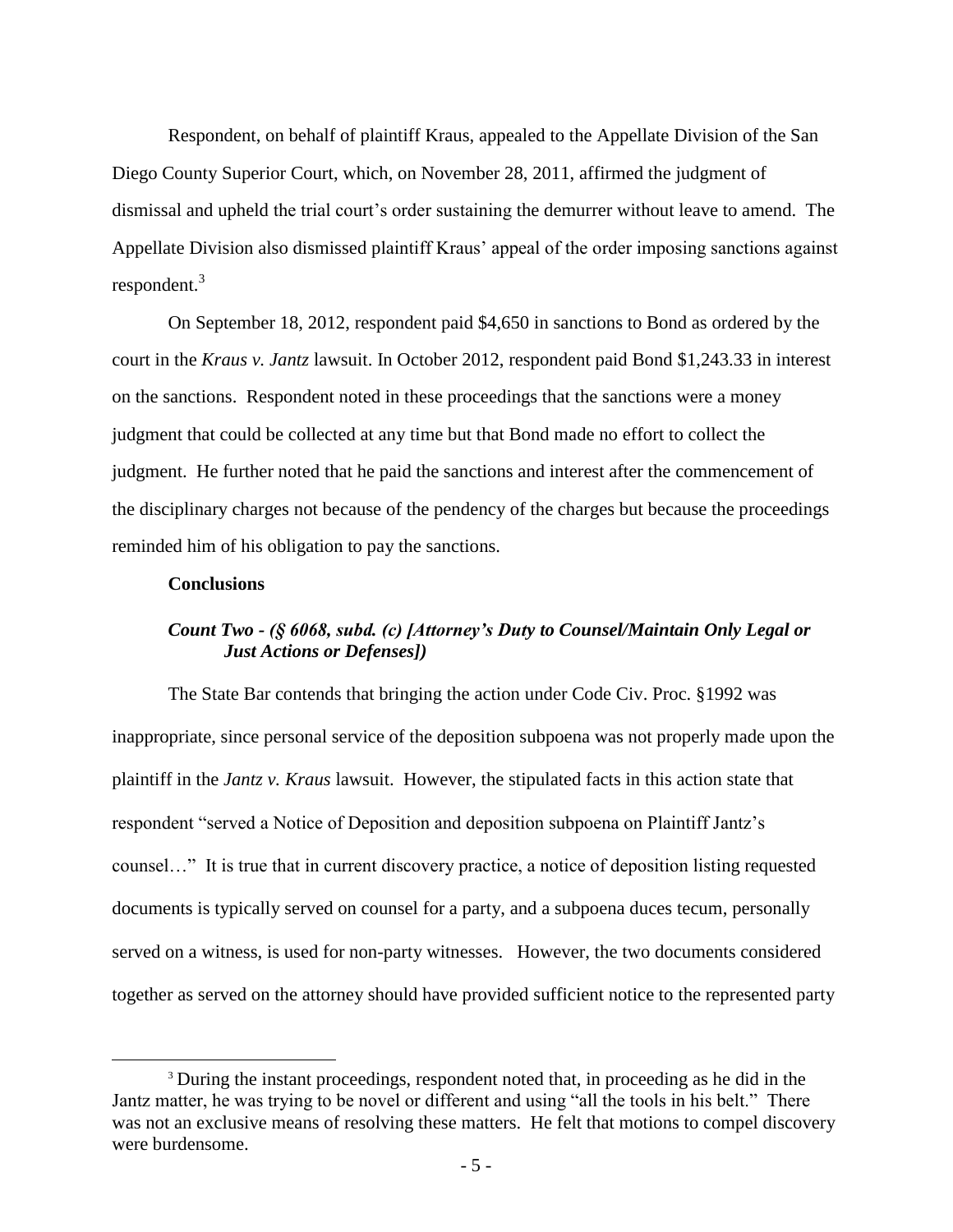as to the date, time, and location of the deposition, and the documents he was required bring. Further, while the procedure contemplated by Code Civ. Proc. §1992 may have been primarily drafted for non-party witnesses, it appears it may be properly enforceable against represented parties by service only on their counsel. (*Church v. Payne* (1939) 35 Cal.App.(2d)(Supp.) 752.)

Section 6068, subdivision (c), provides that an attorney has a duty to counsel or maintain those proceedings, actions, or defenses only as appear to the attorney legal or just, except the defense of a person charged with a public offense. Under these circumstances, the State Bar has not proven by clear and convincing evidence that respondent counseled or maintained the Code Civ. Proc. §1992 proceeding for an illegal or unjust cause.<sup>4</sup> As such, count two is dismissed with prejudice.

### *Count Three - (§ 6103 [Failure to Obey a Court Order])*

 $\overline{a}$ 

Section 6103 provides, in pertinent part, that a willful disobedience or violation of a court order requiring an attorney to do or forbear an act connected with or in the course of the attorney's profession, which an attorney ought in good faith to do or forbear, constitutes cause for suspension or disbarment.

There is not clear and convincing evidence that respondent violated §6103 by not paying or not timely paying the sanctions because the order awarding them did not set forth a time frame for payment.

<sup>4</sup> The court does question respondent's use of this procedure, when more effective and efficient procedures for compelling attendance and production of documents were available through the discovery rules. The resulting flurry of motions and appeals in the San Diego County Superior Court consumed enormous court resources. While the use of Code Civ. Proc. §1992 was perhaps legally available to him, his actions in refusing to discuss the opposing party's suggested alternative dates and location, and instead, preemptively filing the Code Civ. Proc. §1992 proceeding, reduce civil litigation to a game, unduly occupy our judicial system, and reflect a disregard for this important societal institution.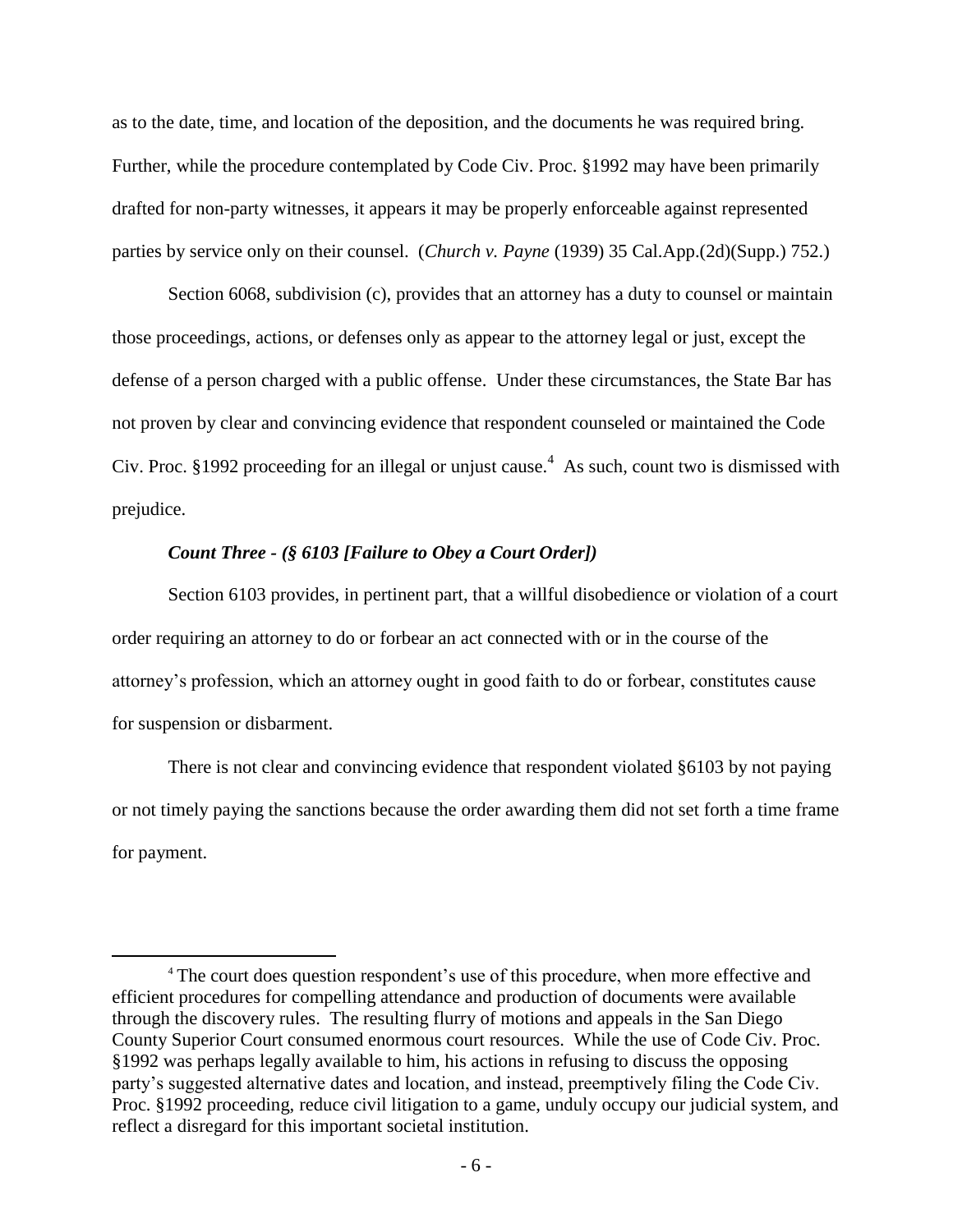# **Aggravation**<sup>5</sup>

# **Harm to Client/Public/Administration of Justice (Std. 1.2(b)(iv).)**

Although respondent eventually paid the sanctions and accrued interest, Jantz was deprived of the use of the funds by respondent's delay. Moreover, respondent's forging ahead with the Code Civ. Proc. §1992 litigation without discussing alternative dates and locations for the Jantz deposition unduly burdened the other party and the court.

### **Indifference Toward Rectification/Atonement (Std. 1.2(b)(v).)**

Respondent still does not understand his wrongdoing in the LBBS matter and the questionable nature of his actions in the Jantz matter.

### **Mitigation**

 $\overline{a}$ 

### **Prior Record of Discipline (Std. 1.2(e)(i).)**

Respondent's blemish-free record in about 10 years of practicing law at the time the misconduct commenced is entitled to significant mitigating credit. (*Hawes v. State Bar* (1990) 51 Cal.3d 587, 596 (over 10 years of practice); *In the Matter of Respondent Z* (Review Dept. 1999) 4 Cal. State Bar Ct. Rptr. 85, 89.)

### **Cooperation to Victims/State Bar (Std. 1.2(e)(v).)**

Respondent was candid and cooperative during these proceedings. However, this is afforded minimal mitigating weight because respondent stipulated only as to easily proven facts. Moreover, his actions were not spontaneous, since the stipulation occurred after these proceedings commenced.

### **Discussion**

 $<sup>5</sup>$  All references to standards (std.) are to the Rules of Procedure of the State Bar, title IV,</sup> Standards for Attorney Sanctions for Professional Misconduct.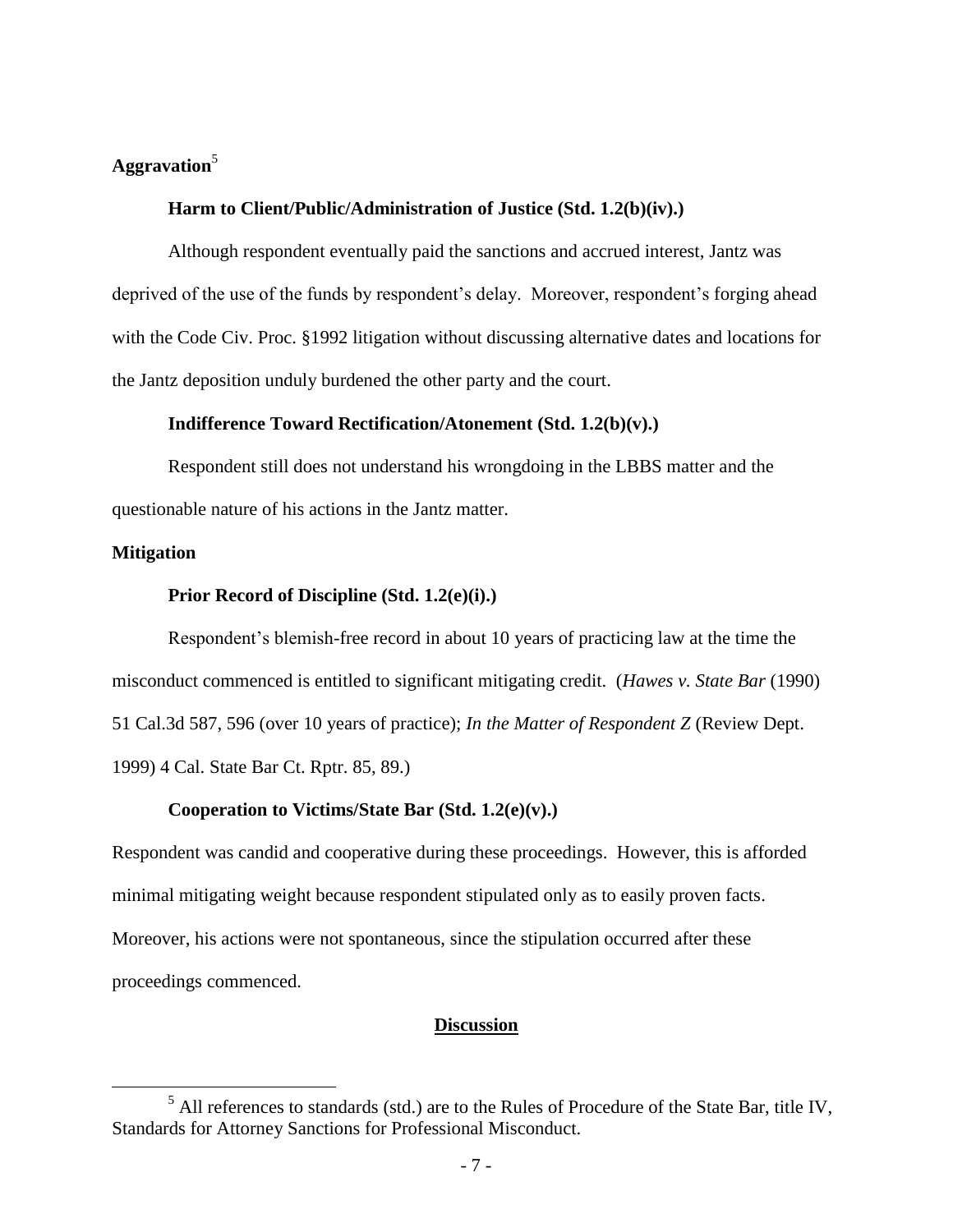The purpose of State Bar disciplinary proceedings is not to punish the attorney, but to protect the public, to preserve public confidence in the profession, and to maintain the highest possible professional standards for attorneys. (*Chadwick v. State Bar* (1989) 49 Cal.3d 103, 111; *Cooper v. State Bar* (1987) 43 Cal.3d 1016, 1025; std. 1.3.)

Standard 1.6 provides that the appropriate sanction for the misconduct found must be balanced with any mitigating or aggravating circumstances, with due regard for the purposes of imposing discipline. If two or more acts of professional misconduct are found in a single disciplinary proceeding, the sanction imposed shall be the most severe of the applicable sanctions. (Std. 1.6(a).) Discipline is progressive. However, the standards do not require a prior record of discipline as a prerequisite for imposing any appropriate sanction, including disbarment. (Std.  $1.7(c)$ .)

Standards 2.6(a) and 2.10 apply in this matter. The most severe sanction is prescribed by standard 2.6 which suggests suspension or disbarment depending on the gravity of the offense or the harm, if any, to the victim, with due regard to the purposes of imposing discipline.

The Supreme Court gives the standards "great weight" and will reject a recommendation consistent with the standards only where the court entertains "grave doubts" as to its propriety. (*In re Silverton* (2005) 36 Cal.4th 81, 91, 92; *In re Naney* (1990) 51 Cal.3d 186, 190.) Although the standards are not mandatory, they may be deviated from when there is a compelling, welldefined reason to do so. (*Bates v. State Bar* (1990) 51 Cal.3d 1056, 1061, fn. 2; *Aronin v. State Bar* (1990) 52 Cal.3d 276, 291.)

This case involves threatening criminal or administrative charges and noncompliance with a court's sanctions order in two client matters. In aggravation, the court found harm and lack of remorse and insight. Mitigating factors include no prior disciplinary record, a significant factor, and cooperation, which was afforded minimal weight.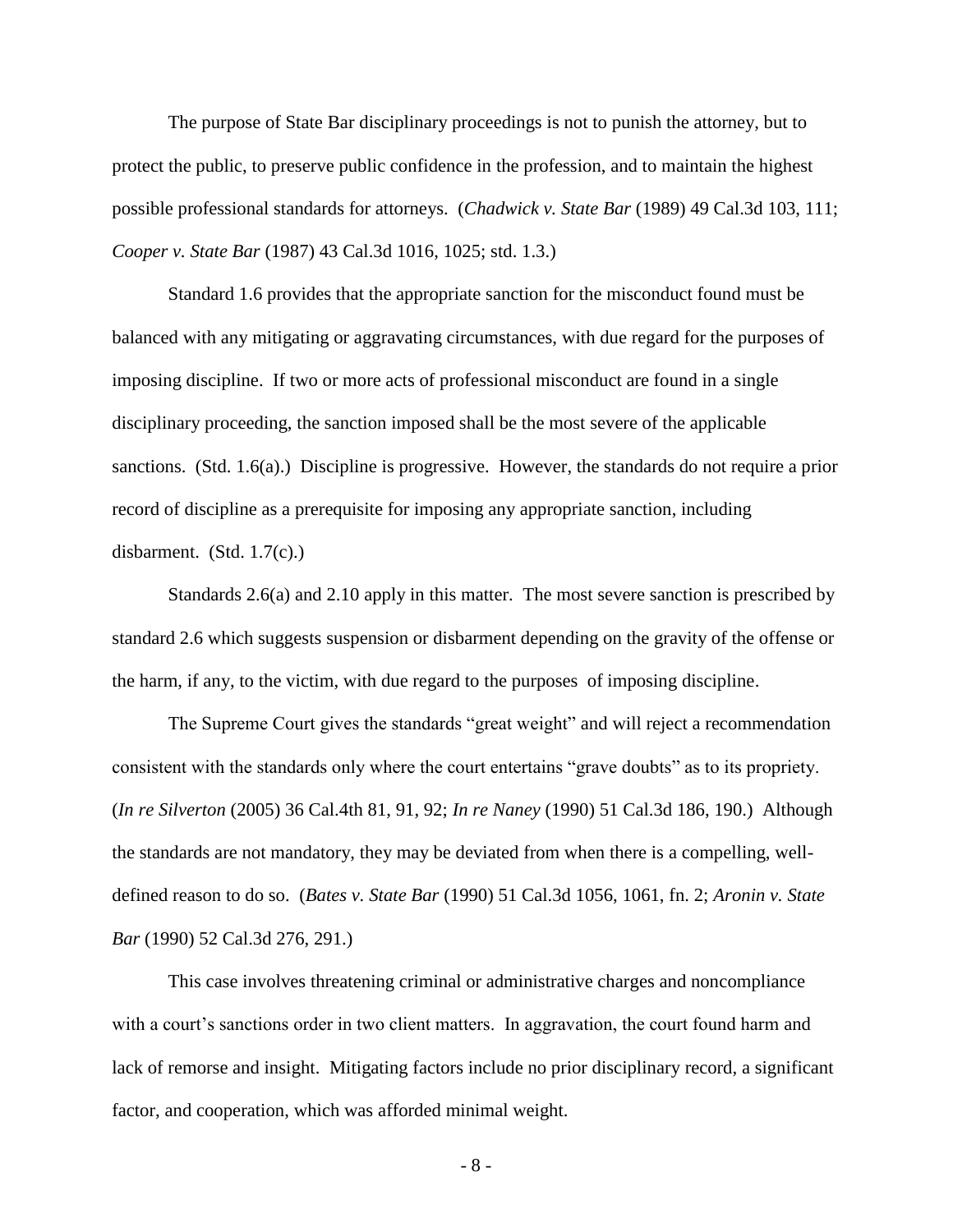The State Bar recommends three years' stayed suspension and three years' probation on conditions including six months' actual suspension. Respondent, at trial, sought a private reproval.

The court found instructive *Crane v. State Bar* (1981) 30 Cal. 3d 117 and *In the Matter of Malek-Yonan* (Review Dept. 2003) 4 Cal. State Bar Ct. Rptr. 627.

In *Malek-Yonan*, discipline was imposed consisting of five years' stayed suspension and five years' probation on conditions including 18 months' actual suspension. She was found culpable of prolonged and gross negligence over one and one-half years in managing her office and client trust account resulting in the theft of \$1.7 million by non-attorney staff; and threatening to present criminal, administrative or disciplinary charges to gain an advantage in a civil dispute with a debt collector. Multiple acts and a pattern of misconduct as well as a lack of insight were found as aggravating factors. No prior discipline was found in mitigation. Some mitigating effect was afforded to good character evidence, pro bono work and the taking of remedial steps. The instant case has significantly less misconduct and mitigating factors and, therefore, merits less discipline. Moreover, the essence of *Malek-Yonan* was the prolonged and grossly negligent supervision of staff and the lax client trust accounting practices that resulted in a large theft.

In *Crane*, an attorney was disciplined for dishonesty, communicating with represented parties and threatening to present criminal, administrative or disciplinary charges to obtain an advantage in a civil action. In one matter, he attempted to deceive an escrow agent by crossing out, without authorization, certain printed language in a statement provided by the beneficiary under a first trust deed and sending it to the escrow company handling the sale without advising that he had made the unauthorized changes on the statement. In another matter, respondent wrote twice to parties he knew were represented by counsel and, in the final letter, made a

- 9 -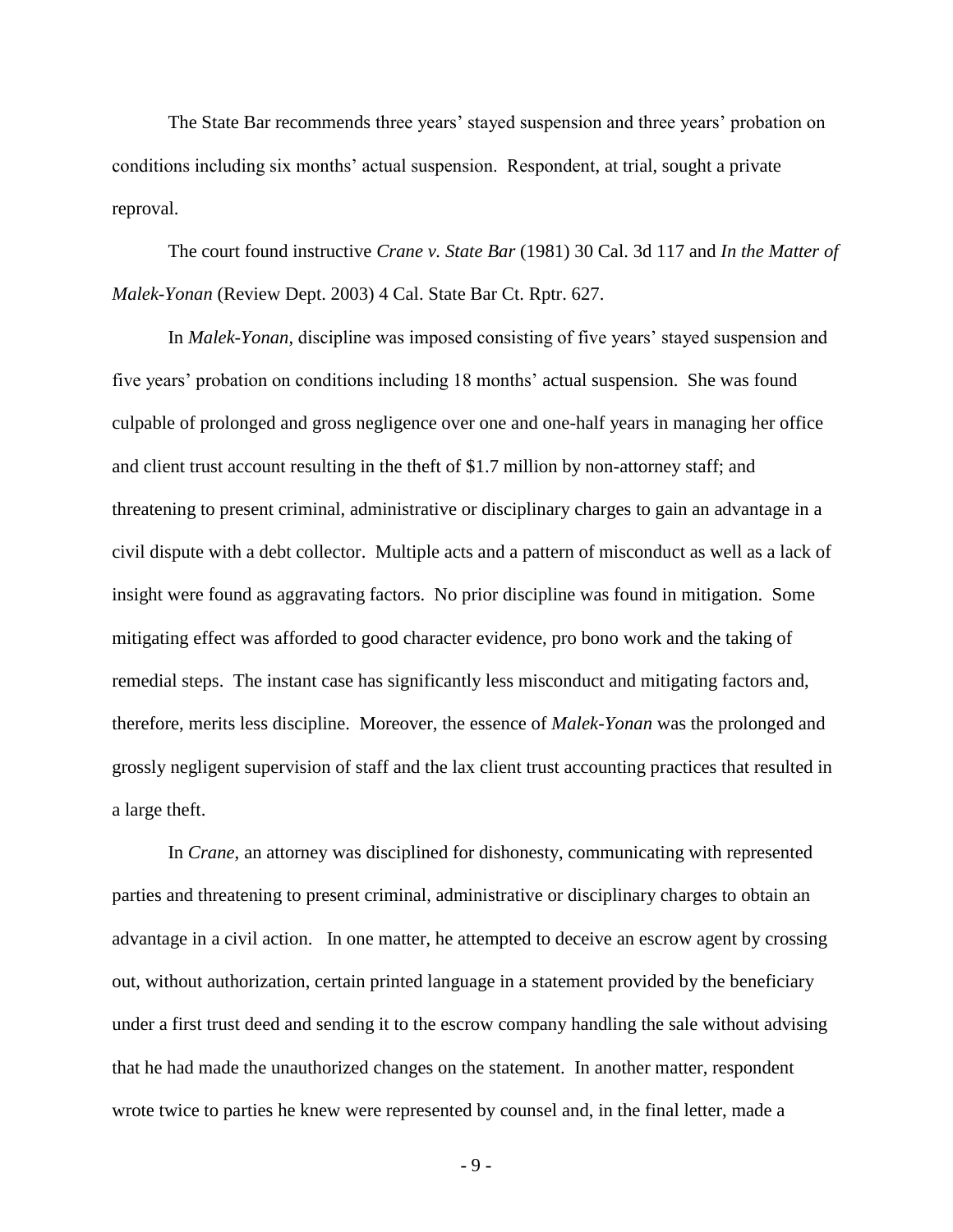notation that copies were being sent to two government agencies whose "assistance" would be sought in arriving at a solution. The attorney had been in practice about six years at the time the misconduct commenced. No aggravating or mitigating factors are set forth. One years' stayed suspension and one year's probation was imposed as discipline. Although there is greater misconduct in *Crane* than in the instant case, the latter has significant aggravating and mitigating factors. Accordingly, greater discipline is merited in the present case.

Having considered the facts and law, the court recommends, among other things, actual suspension of 90 days. The court is very concerned about respondent's lack of remorse and insight into his behavior in litigation because it may be an indication of likely recidivism. The legal system is undermined by making threats and ignoring other parties' legitimate scheduling concerns or by bringing unnecessarily burdensome litigation to already overcrowded courts. It is particularly offensive when lawyers engage in these behaviors. Incivility and scorched-earth tactics jam the judicial system, are costly to parties in both time and treasure and tarnish the image of *all* lawyers, not just those who engage in them. The court hopes that respondent will consider these thoughts in his future practice and modify his behavior accordingly.

### **Recommendations**

It is recommended that respondent **Douglas James Crawford**, State Bar Number 202274, be suspended from the practice of law in California for one year, that execution of that period of suspension be stayed, and that respondent be placed on probation <sup>6</sup> for a period of two years subject to the following conditions:

- 1. Respondent **Douglas James Crawford** is suspended from the practice of law for the first 90 days of probation.
- 2. Respondent must comply with the provisions of the State Bar Act, the Rules of Professional Conduct and all of the conditions of respondent's probation.

 $\overline{a}$ 

<sup>&</sup>lt;sup>6</sup> The probation period will commence on the effective date of the Supreme Court order imposing discipline in this matter. (See Cal. Rules of Court, rule 9.18.)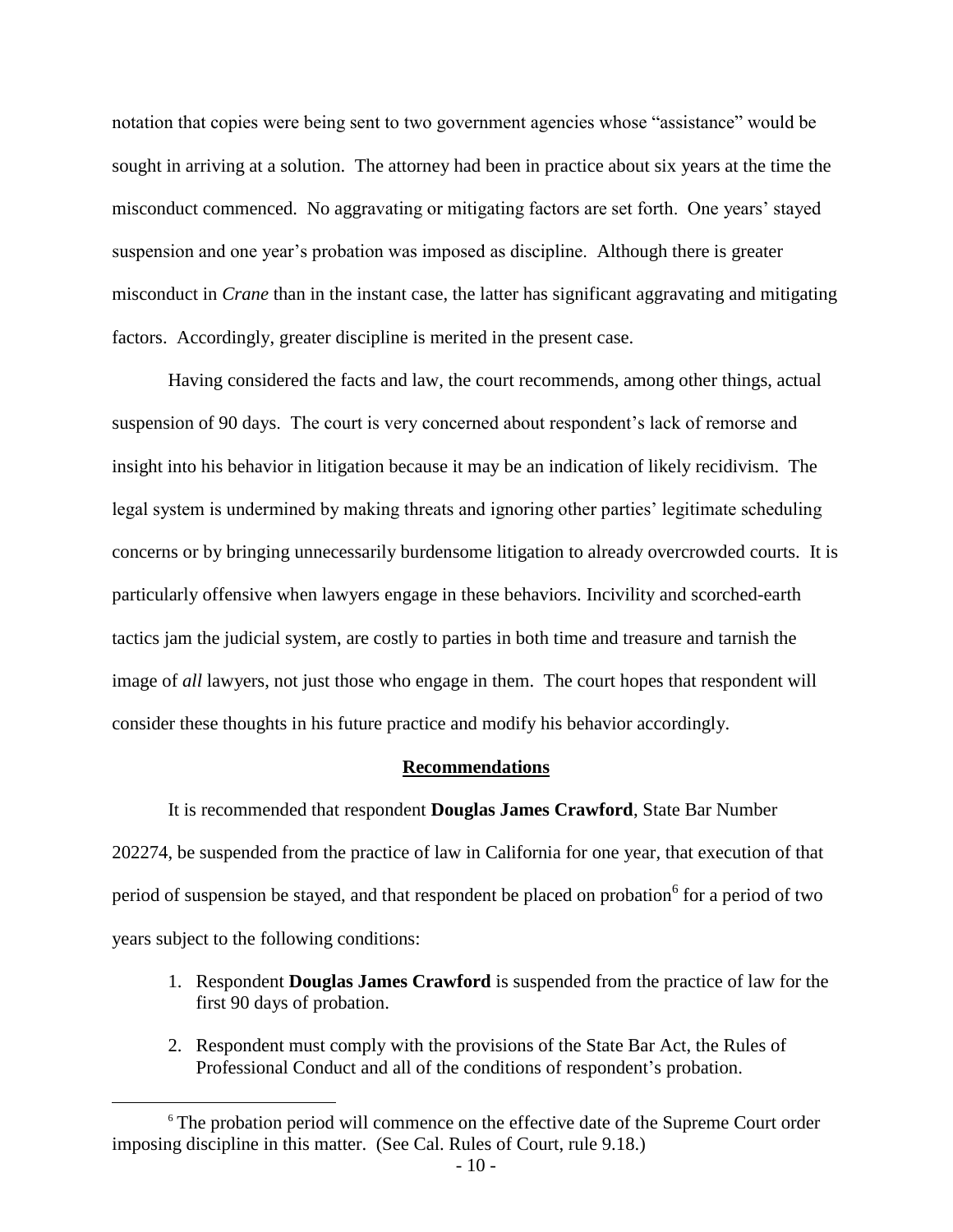- 3. Within 30 days after the effective date of discipline, respondent must contact the Office of Probation and schedule a meeting with respondent's assigned probation deputy to discuss these terms and conditions of probation. Upon the direction of the Office of Probation, respondent must meet with the probation deputy either in person or by telephone. During the period of probation, respondent must promptly meet with the probation deputy as directed and upon request.
- 4. Within 10 days of any change in the information required to be maintained on the membership records of the State Bar pursuant to Business and Professions Code section 6002.1, subdivision (a), including respondent's current office address and telephone number, or if no office is maintained, the address to be used for State Bar purposes, respondent must report such change in writing to the Membership Records Office and the State Bar's Office of Probation.
- 5. During the probation period, respondent must report in writing quarterly to the Office of Probation. The reports must be postmarked no later than each January 10, April 10, July 10 and October 10 of the probation period. Under penalty of perjury, respondent must state in each report whether respondent has complied with the State Bar Act, the Rules of Professional Conduct and all of respondent's probation conditions during the preceding calendar quarter or applicable reporting period. If the first report would cover less than 30 days, no report is required at that time; however, the following report must cover the period of time from the commencement of probation to the end of that next quarter. In addition to all quarterly reports, a final report must be postmarked no earlier than 10 days before the last day of the probation period and no later than the last day of the probation period.
- 6. Subject to the assertion of applicable privileges, respondent must answer fully, promptly, and truthfully, any inquiries of the Office of Probation or any probation monitor that are directed to respondent personally or in writing, relating to whether respondent is complying or has complied with respondent's probation conditions.
- 7. Within one year after the effective date of the discipline herein, respondent must submit to the Office of Probation satisfactory evidence of completion of the State Bar's Ethics School and passage of the test given at the end of that session. This requirement is separate from any Minimum Continuing Legal Education (MCLE) requirement, and respondent will not receive MCLE credit for attending Ethics School. (Rules Proc. of State Bar, rule 3201.)

At the expiration of the probation period, if respondent has complied with all conditions

of probation, respondent will be relieved of the stayed suspension.

# **Multistate Professional Responsibility Examination**

It is further recommended that respondent be ordered to comply with the requirements of

rule 9.20 of the California Rules of Court, and to perform the acts specified in subdivisions (a)